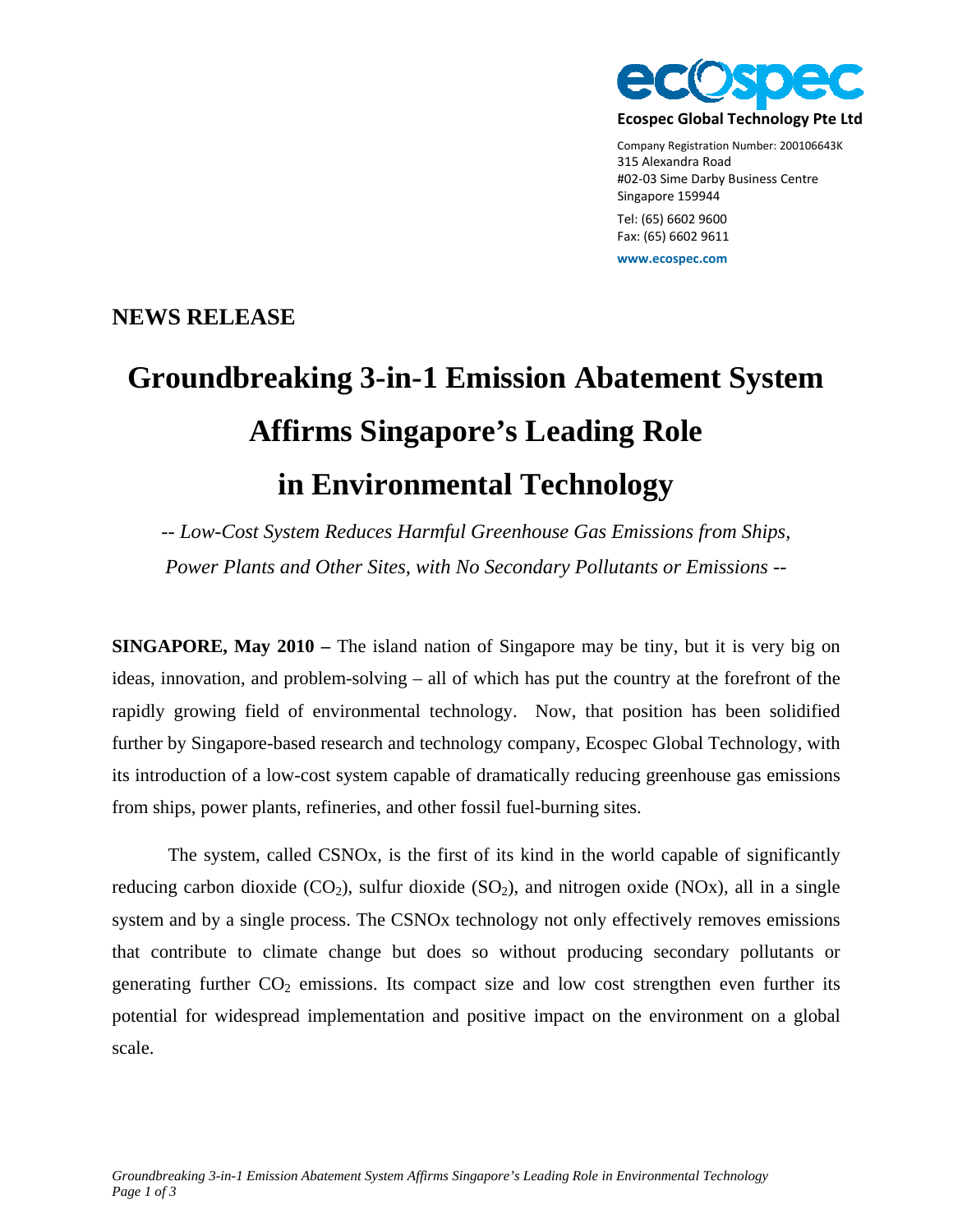While the CSNOx technology is applicable to a wide range of onshore and offshore industries, Ecospec's initial implementation targeted the shipping industry, which is under increasing pressure to reduce its environmental impact and to comply with stricter emissions requirements. Shipping accounts for an estimated 3% of global  $CO<sub>2</sub>$  emissions, and  $SO<sub>2</sub>$  and NOx emissions from ships have increased by more than 42% since 1990. In initial testing onboard an Aframax tanker in December 2008, the CSNOx system reduced  $SO_2$  by 92.9%, NOx by 82.2% and  $CO<sub>2</sub>$  by 74.4%.

In January 2010, Houston-based American Bureau of Shipping (ABS), one of the world's leading marine and offshore classification services, verified the system's efficiencies onboard a 100,000-ton tanker sailing from Singapore to the Middle East via Sri Lanka. The ABS verification showed the CSNOx effectively removing 99% of  $SO_2$ , 77% of  $CO_2$ , and 66% of NOx – results that place emissions well within the latest requirements of the International Maritime Organization and other international regulations.

"This is a major breakthrough for the global shipping and onshore industries," said Mr. Chew Hwee Hong, Founder and Managing Director of Ecospec. "No other single piece of commercially available equipment is capable of removing all harmful emissions in one process; and with its compact size, the CSNOx meets the most demanding space constraint problems on board ships. In addition, it does not require ships to switch to lower-sulfur fuel, which costs more. For land-based, onshore industries, this would give conventional facilities like fossil fuel power generating plants a convenient, low-cost solution to reducing their carbon footprint."

At the heart of CSNOx is Ecospec's proprietary Ultra-Low Frequency Electrolysis System, through which freshwater or seawater is fed to make it alkaline, reactive, and effective in removing  $CO<sub>2</sub>$ ,  $SO<sub>2</sub>$ , and NOx through reductive absorption. It is then pumped through the exhaust stack to abate the flue gas, with the removed pollutants converted into harmless substances found naturally in the water. After abatement, the wash water may be further treated and recycled back to the abating process if water supply is limited, especially for land-based applications.